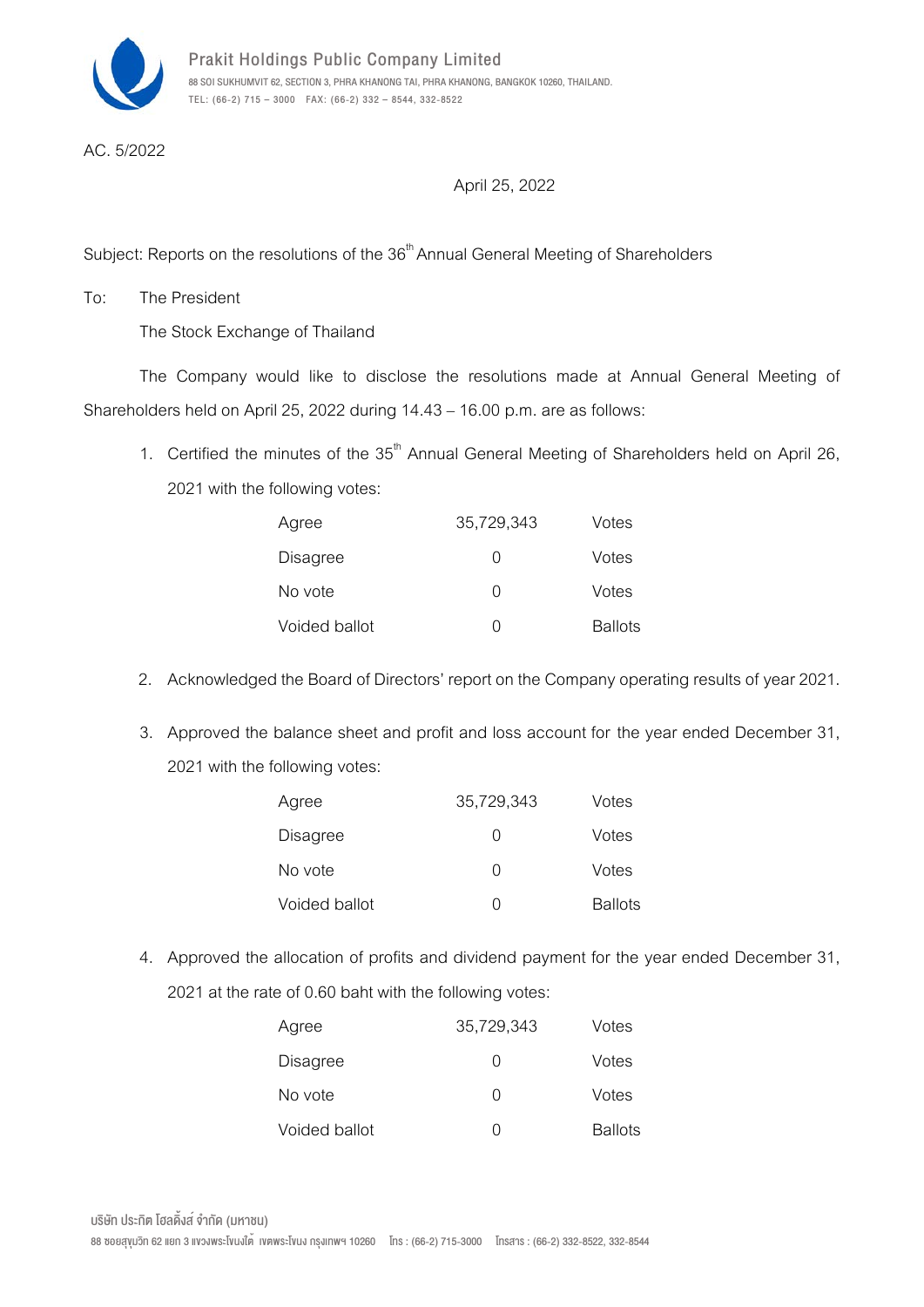

5. Appointed directors to replace those who retiring by rotation which are 1) Mr. Prakit Apisarnthanarak, 2) Mr. Pichai Charnsupharindr, and 3) Mr. Phisal Prahasdangkura with the following resolutions.

Re-appointed Mr. Prakit Apisarnthanarak, whose tenure had ended, as the Company's Director with the following votes:

| Agree           | 35,729,343       | Votes          |
|-----------------|------------------|----------------|
| <b>Disagree</b> | $\left( \right)$ | Votes          |
| No vote         | $\left( \right)$ | Votes          |
| Voided ballot   | $\left( \right)$ | <b>Ballots</b> |

Re-appointed Mr. Pichai Charnsupharindr, whose tenure had ended, as the Company's Director with the following votes:

| Agree           | 35,728,243       | Votes          |
|-----------------|------------------|----------------|
| <b>Disagree</b> | 1,100            | Votes          |
| No vote         | $\left( \right)$ | Votes          |
| Voided ballot   | $\left( \right)$ | <b>Ballots</b> |

Re-appointed Mr. Phisal Prahasdangkura, whose tenure had ended, as the Company's Director with the following votes:

| Agree           | 35,729,343       | Votes          |
|-----------------|------------------|----------------|
| <b>Disagree</b> | $\left( \right)$ | Votes          |
| No vote         | O                | Votes          |
| Voided ballot   | $\left( \right)$ | <b>Ballots</b> |

6. Approved the increase the number of Board Directors and the appointment of a new director with the following votes:

| Agree           | 35,729,343       | Votes          |
|-----------------|------------------|----------------|
| <b>Disagree</b> | O                | Votes          |
| No vote         | O                | Votes          |
| Voided ballot   | $\left( \right)$ | <b>Ballots</b> |